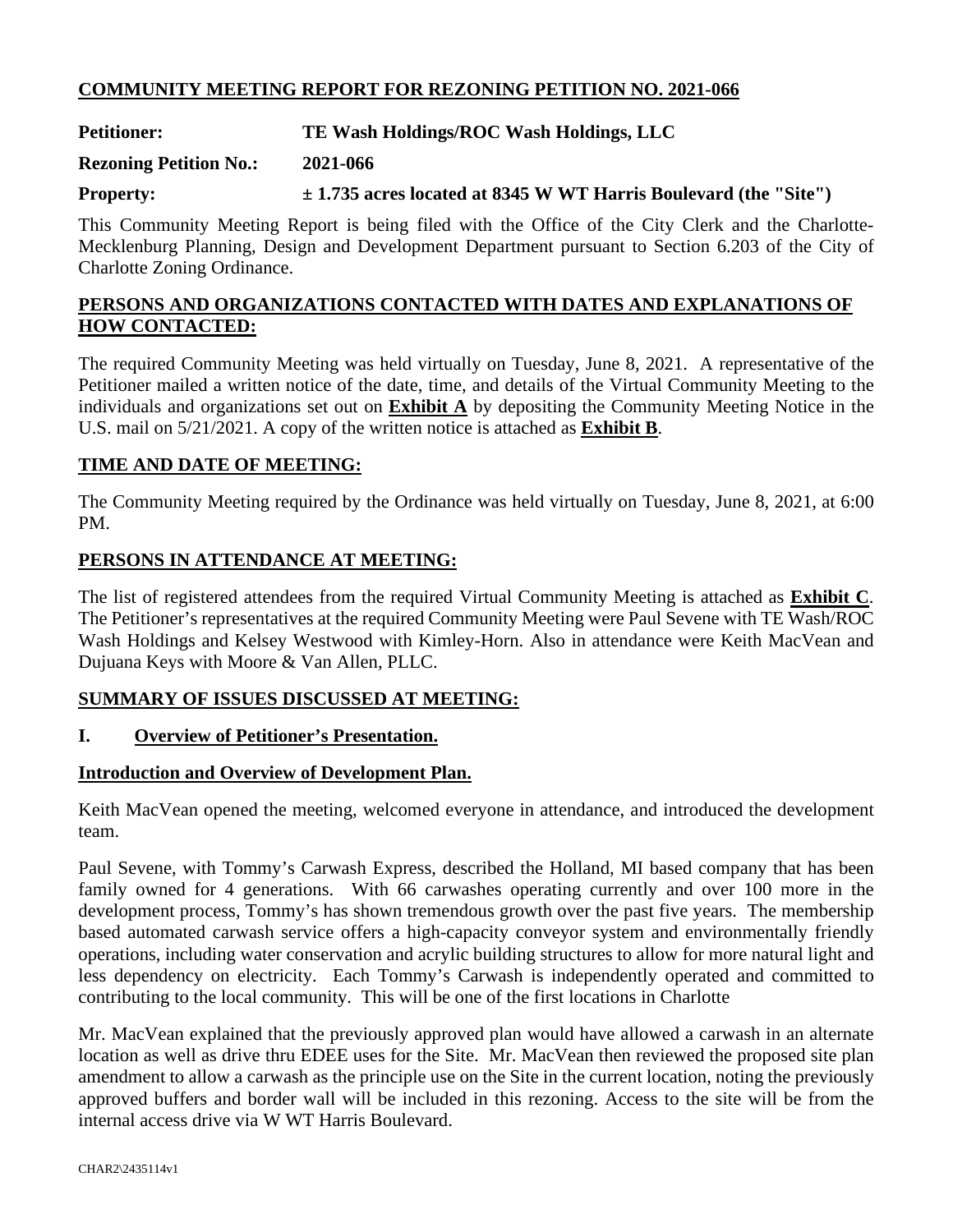This Tommy's Carwash Express is anticipated to operate generally from 8AM to 8PM with 4-6 employees per location.

The meeting was opened for questions.

#### **II. Summary of Questions/Comments and Responses:**

It was asked if anything would be built on the remaining undeveloped land and what is the proposed height of the building. It was explained that the land would remain undisturbed and the areas adjacent to the single-family uses include the 56.25-foot buffer and the 8-foot brick wall, that has been constructed. The carwash building will be approximately 28 feet in height.

The attendee inquired about line queueing and potential noise generated from the development. Kelsey Westwood with Kimley-Horn described the building design and illustrated the traffic flow into the carwash building. Cars will enter the Site from an internal drive and circulate counterclockwise through the pay lanes with ample distance to hold the cars onsite. Mr. MacVean then explained that the noise is most often generated from the drying blowers at exit of the carwash building. The exit for this building is oriented towards W. WT Harris Boulevard.

As question about when the car wash would be open was asked. Mr. Sevene indicated that if the rezoning was successful and approved in September it would be about this time next year before the facility would be open for business.

Mr. MacVean thanked everyone for their attendance and the meeting was adjourned.

## **CHANGES MADE TO PETITION AS A RESULT OF THE MEETING:**

There were no changes as a result of this meeting.

cc: Malcolm Graham, Charlotte City Council District 2 Representative David Pettine, Charlotte Planning, Design and Development Department Paul Sevene, TE Wash Holdings/ROC Wash Holdings, LLC Jeff Brown, Moore & Van Allen, PLLC Keith MacVean, Moore & Van Allen, PLLC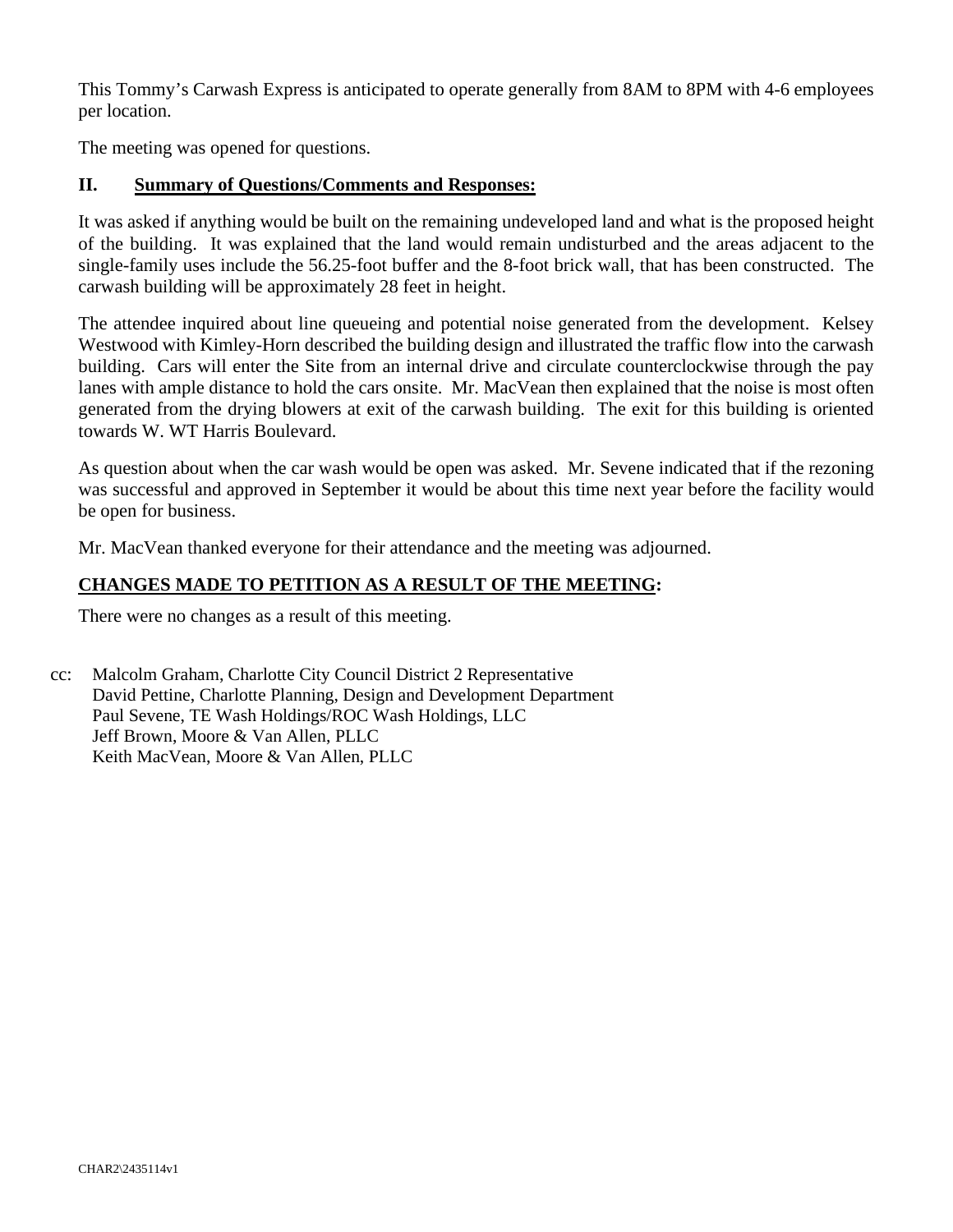| 2021-066 TAXPID          |                  | <b>OWNERLASTN</b>               | <b>OWNERFIRST</b>            | <b>COWNERFIRS</b>   | <b>COWNERLAST</b> | <b>MAILADDR1</b>     | <b>MAILADDR2</b>    | <b>CITY</b>  |     | STATE ZIPCODE |
|--------------------------|------------------|---------------------------------|------------------------------|---------------------|-------------------|----------------------|---------------------|--------------|-----|---------------|
| 2021-066                 |                  | 02521101 WEDGEWOOD HOMEOWNERS   | <b>ASSOCIATION</b>           |                     |                   | 219 E KINGSTON AVE   |                     | CHARLOTTE NC |     | 2803          |
|                          |                  | 2021-066   02521102   ALVARENGA | <b>JUAN A MENJIVAR</b>       | <b>IRIS YOLANDA</b> | <b>RIOS</b>       | 9416 LAKE SPRING AVE |                     | CHARLOTTE NC |     | 28216         |
|                          |                  | 2021-066 02521103 RICHARDSON    | KIM                          | <b>CLIFF</b>        | <b>NESBIT</b>     | 9412 LAKE SPRING AVE |                     | CHARLOTTE NC |     | 28216         |
| 2021-066                 | 02521104 HILL    |                                 | JOSEPH E III                 |                     |                   | 9406 LAKE SPRING AVE |                     | CHARLOTTE NC |     | 28216         |
| 2021-066                 | 02521105 MYER    |                                 | <b>MATTHEW</b>               | <b>STEFANIE</b>     | MYER              | 9400 LAKE SPRING AVE |                     | CHARLOTTE NC |     | 28216         |
| 2021-066                 | 02521106 JONES   |                                 | DONDE B                      |                     |                   | 9324 LAKE SPRING AVE |                     | CHARLOTTE NC |     | 28216         |
| 2021-066 02521107 SMITH  |                  |                                 | <b>ELIZABETH</b>             |                     |                   | 9318 LAKE SPRING AVE |                     | CHARLOTTE NC |     | 28216         |
| 2021-066 02521108 BATES  |                  |                                 | NORBERTA FUENTES             |                     |                   | 9312 LAKE SPRING AVE |                     | CHARLOTTE NC |     | 28216         |
| 2021-066                 |                  | 02521146 QUIKTRIP CORPORATION   |                              |                     |                   | PO BOX 3475          | ATTN TAX DEPARTMENT | <b>TULSA</b> | OK. | 74101         |
| 2021-066                 |                  | 02521147 QUIKTRIP CORPORATION   |                              |                     |                   | PO BOX 3475          | ATTN TAX DEPARTMENT | <b>TULSA</b> | OK. | 74101         |
| 2021-066                 |                  | 02521148 QUIKTRIP CORPORATION   |                              |                     |                   | PO BOX 3475          | ATTN TAX DEPARTMENT | <b>TULSA</b> | OK. | 74101         |
| 2021-066                 |                  | 02521149 QUIKTRIP CORPORATION   |                              |                     |                   | PO BOX 3475          | ATTN TAX DEPARTMENT | <b>TULSA</b> | OK. | 74101         |
| 2021-066                 | 02521221 TAPIA   |                                 | <b>JUDITH E</b>              |                     |                   | 9319 LAKE SPRING AVE |                     | CHARLOTTE NC |     | 28216         |
| 2021-066                 | 02521222 HILL    |                                 | <b>KEITH E</b>               | EVA J               | <b>HILL</b>       | 9325 LAKE SPRING AVE |                     | CHARLOTTE NC |     | 28216         |
| 2021-066                 | 02521229 BENNETT |                                 | <b>KENNETH</b>               | <b>CHRISTIAN</b>    | <b>BENNETT</b>    | 9401 LAKE SPRING AVE |                     | CHARLOTTE NC |     | 28216         |
| 2021-066                 |                  | 02521230 DRAKEFORD              | APRIL L                      |                     |                   | 9409 LAKE SPRING AVE |                     | CHARLOTTE NC |     | 28216         |
| 2021-066                 | 02521231 ALLISON |                                 | LUTHER M                     | CAROLYN C           | ALLISON           | 9417 LAKE SPRING AVE |                     | CHARLOTTE NC |     | 28216         |
| 2021-066 02529122 GREENE |                  |                                 | <b>JUNE M &amp; SYLVIA M</b> |                     | SYLVIA M SMITH    | PO BOX 220924        |                     | CHARLOTTE NC |     | 28222         |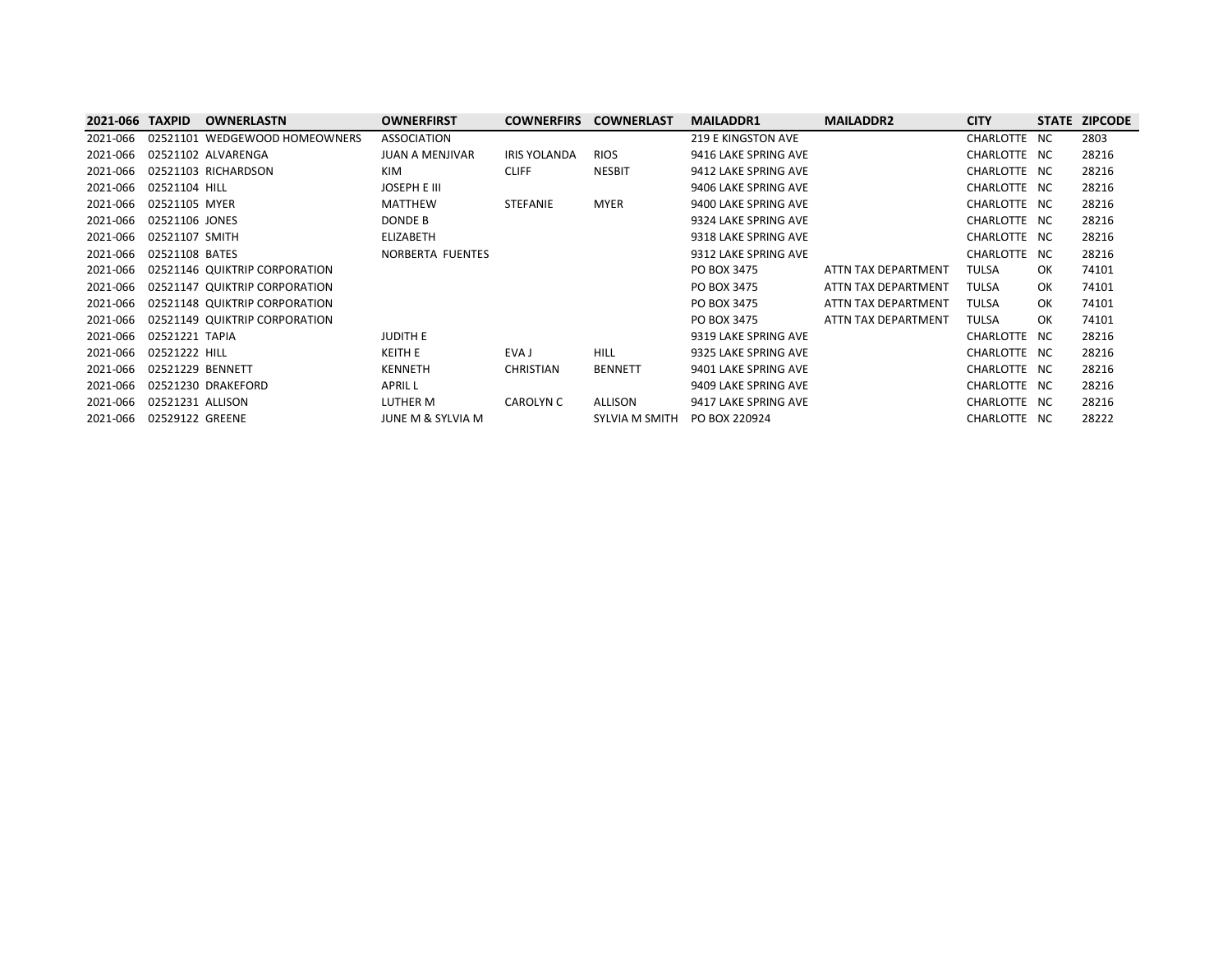| 2021-066               | <b>ORGANIZATION_NAME</b>                               | <b>FIRST_NAME</b> | <b>LAST_NAME</b> | <b>STREET_ADDRESS</b>  | UNIT_NUM | <b>CITY</b>  | <b>STATE</b> | <b>ZIP</b> |
|------------------------|--------------------------------------------------------|-------------------|------------------|------------------------|----------|--------------|--------------|------------|
| 2021-066 <null></null> |                                                        | Hatisha           | Guzman           | 8628 swank place       | 201      | Charlotte NC |              | 28216      |
| 2021-066 <null></null> |                                                        | Jesse             | <b>Elkins</b>    | 8824 Cavonnier Lane    |          | Charlotte NC |              | 28216      |
|                        | 2021-066 Braemar At Treyburn Owners Association Inc.   | Gail              | Crawford         | 9016 Shenington PI     |          | Charlotte NC |              | 28216      |
|                        | 2021-066 Holly Creek                                   | Tara              | Hunter-McKoy     | 8738 Holly Creek Court |          | Charlotte NC |              | 28216      |
|                        | 2021-066 Hunter Acres Park Association, Inc            | Rosie             | Hemmingway       | 10191 Reindeer Way Ln  |          | Charlotte NC |              | 28216      |
|                        | 2021-066 Hunter Wood                                   | Alan              | Wells            | 8308 Rudolph Rd        |          | Charlotte NC |              | 28216      |
|                        | 2021-066 Impact Inc                                    | Robert            | Williams         | 8615 Westhope st       |          | Charlotte NC |              | 28216      |
| 2021-066 McIntyre      |                                                        | Makiala           | Love             | 8520 Redding Glen Ave  |          | Charlotte NC |              | 28216      |
|                        | 2021-066 Mcintyre Homeowners Association               | BJ                | Jones            | 9510 Bayview Pkwy      |          | Charlotte NC |              | 28216      |
| 2021-066 MeckEd        |                                                        | Rashaan           | Peek             | 9930 Lanaken Dr        |          | Charlotte NC |              | 28216      |
|                        | 2021-066 Treyburn Towne Meadows Homeowners Association | Lisa              | Luzw             | 9021 Cinnabay Dr       |          | Charlotte NC |              | 28216      |
|                        | 2021-066 Treyburn Towne Meadows Homeowners Association | Pam               | Massey           | 9030 Cinnabay Dr       |          | Charlotte NC |              | 28216      |
|                        | 2021-066 Urban Institute - Uncc                        | Bill              | McCoy            | 8921 McCartney Wy      |          | Charlotte NC |              | 28216      |
|                        | 2021-066 Walden Ridge                                  | Jesse             | Boyd             | 8510 Prosser Way       | 202      | Charlotte NC |              | 28216      |
|                        | 2021-066 Walden Ridge HOA                              | Syteria           | Puryear          | 8530 Walden Ridge Dr   |          | Charlotte NC |              | 28216      |
|                        | 2021-066 Wedgewood North HOA, Inc.                     | Charlie Leo       | Kiper            | 8413 Londonshire Dr    |          | Charlotte NC |              | 28216      |
|                        | 2021-066 Wedgewood North HOA, Inc.                     | Mike              | Cimbotti         | 8921 McCartney Way     |          | Charlotte NC |              | 28216      |
|                        | 2021-066 Wedgewood North Homeowners Association        | Alan              | Jacobson         | 8400 Londonshire Dr    |          | Charlotte NC |              | 28216      |
|                        | 2021-066 Wedgewood North Homeowners Association        | Amanda            | Hite             | 9128 Whittel Place     |          | Charlotte NC |              | 28216      |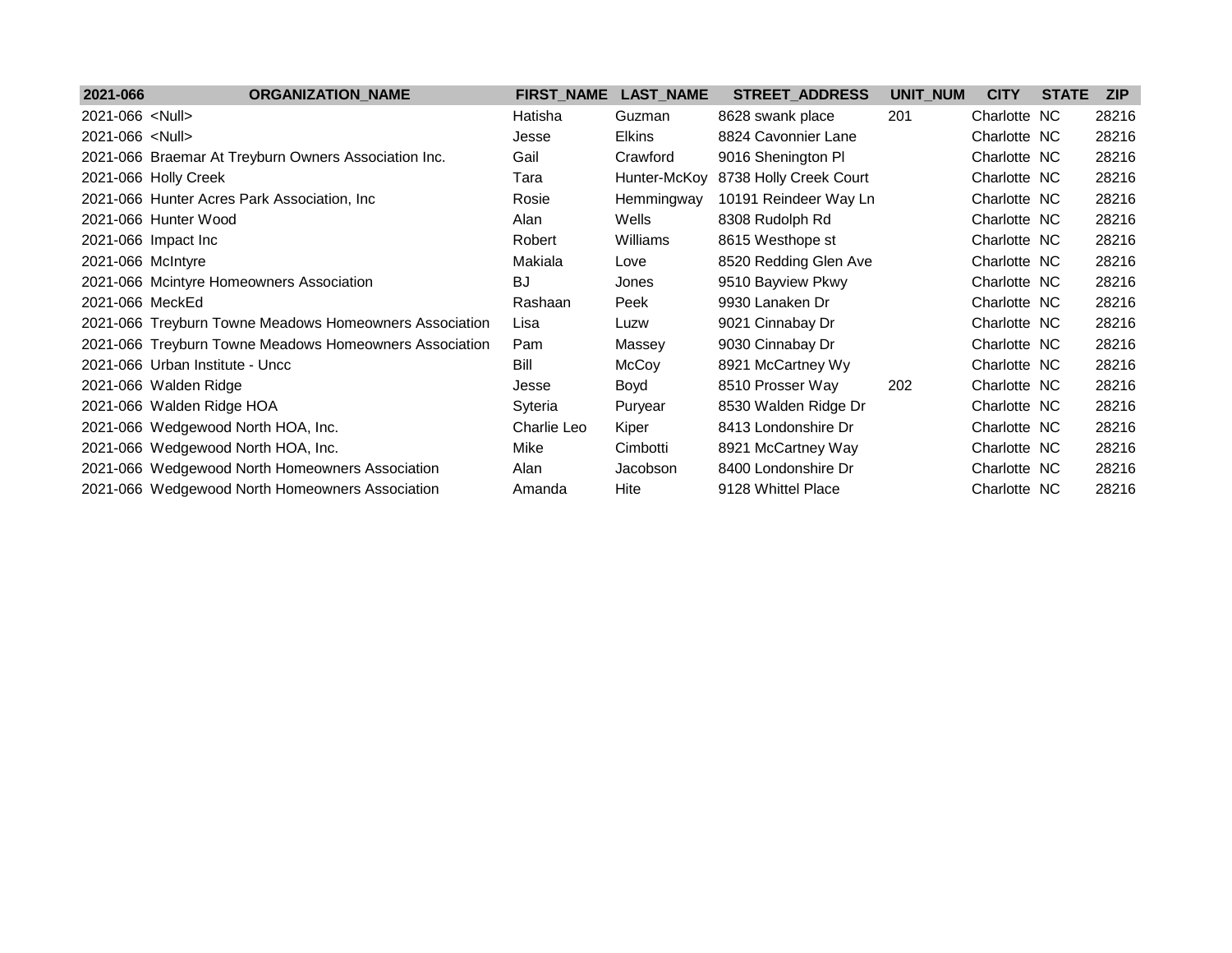#### **NOTICE TO INTERESTED PARTIES OF A REZONING PETITION PETITION # 2021-066 – TE Wash Holdings/ROC Wash Holdings, LLC**

| Subject:                             | Rezoning Petition No. 2021-066                                                                                           |  |  |  |  |
|--------------------------------------|--------------------------------------------------------------------------------------------------------------------------|--|--|--|--|
| Petitioner/Developer:                | TE Wash Holdings/ROC Wash Holdings, LLC                                                                                  |  |  |  |  |
| <b>Current Land Use:</b>             | Vacant                                                                                                                   |  |  |  |  |
| <b>Existing Zoning:</b>              | $B-2(CD)$                                                                                                                |  |  |  |  |
| <b>Rezoning Requested:</b>           | $B-2$ (CD) SPA                                                                                                           |  |  |  |  |
| Date and Time of Meeting:            | Tuesday, June 8, 2021 at 6:00 p.m.                                                                                       |  |  |  |  |
| <b>Virtual Meeting Registration:</b> | Please register at<br>https://attendee.gotowebinar.com/register/7279882295777405451<br>to receive a secure meeting link. |  |  |  |  |
| Date of Notice:                      | 5/21/2021                                                                                                                |  |  |  |  |

We are assisting TE Wash Holdings/ROC Wash Holdings, LLC (the "Petitioner") on a recently filed request for an amendment to the previously approved rezoning of an approximately  $\pm 1.735$ -acre site located at 8345 W WT Harris Blvd (the "Site") from B-2(CD) to B-2(CD) SPA. The request is to allow the development of the Site with non-residential uses to include a carwash. The proposed carwash use will include a single drive-thru building with vacuum stations exterior. Access to the Site will be from W WT Harris Blvd. via the existing private drive. The current B-2(CD) rezoning petition allowed a car wash but at different location. As currently zoned this Site could be developed with other commercial uses including a restaurant with an accessory drivethrough window. The 56.25-foot undisturbed Class B Buffer with an eight (8) foot brick wall will remain as currently constructed.

In accordance with local and state orders in place to prevent the further spread of COVID-19, the Petitioner will hold a **Virtual Community Meeting** to discuss this rezoning proposal with nearby property owners and organizations. The Charlotte-Mecklenburg Planning, Design and Development Department's records indicate that you are either a representative of a registered neighborhood organization or an owner of property near the Site.

#### **Accordingly, we are extending an invitation to participate in the upcoming Virtual Community Meeting to be held on Tuesday, June 8, 2021, at 6:00 p.m.**

#### *Please register at https://attendee.gotowebinar.com/register/7279882295777405451 in order to receive a secure virtual meeting link.*

Residents who expect they will be unable to access the virtual meeting or have questions about this matter are asked to email keithmacvean@mvalaw.com or call **704-331-3531** to make alternative arrangements to receive the presentation information. Presentation materials will be shared upon request after the virtual meeting.

Representatives of the Petitioner look forward to discussing this exciting rezoning proposal with you at the Virtual Community Meeting. Thank you.

cc: Malcolm Graham, Charlotte City Council District 2 Representative David Pettine, Charlotte Planning, Design and Development Department Paul Sevene, TE Wash Holdings/ROC Wash Holdings, LLC Jeff Brown, Moore & Van Allen, PLLC Keith MacVean, Moore & Van Allen, PLLC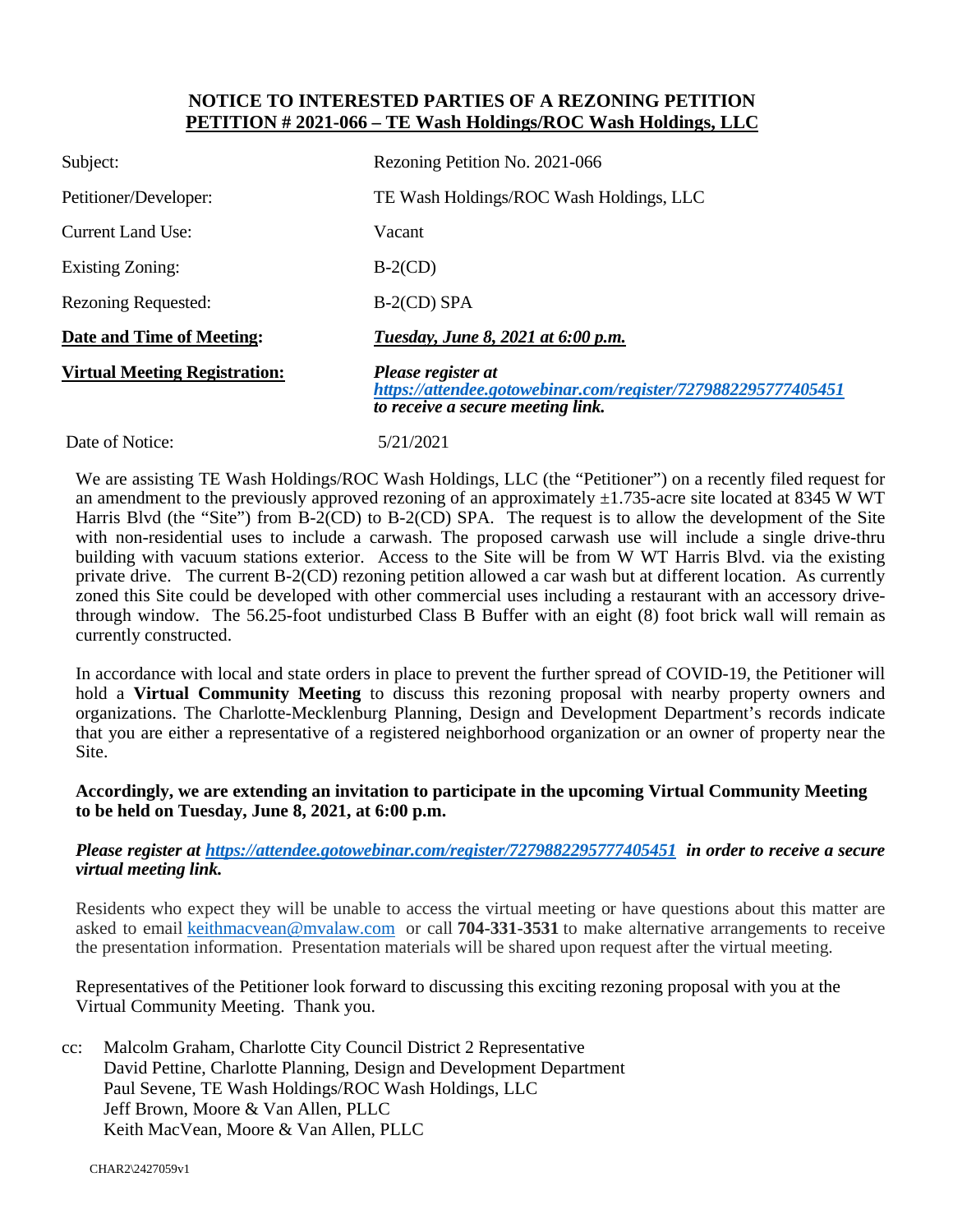# **Site Location**